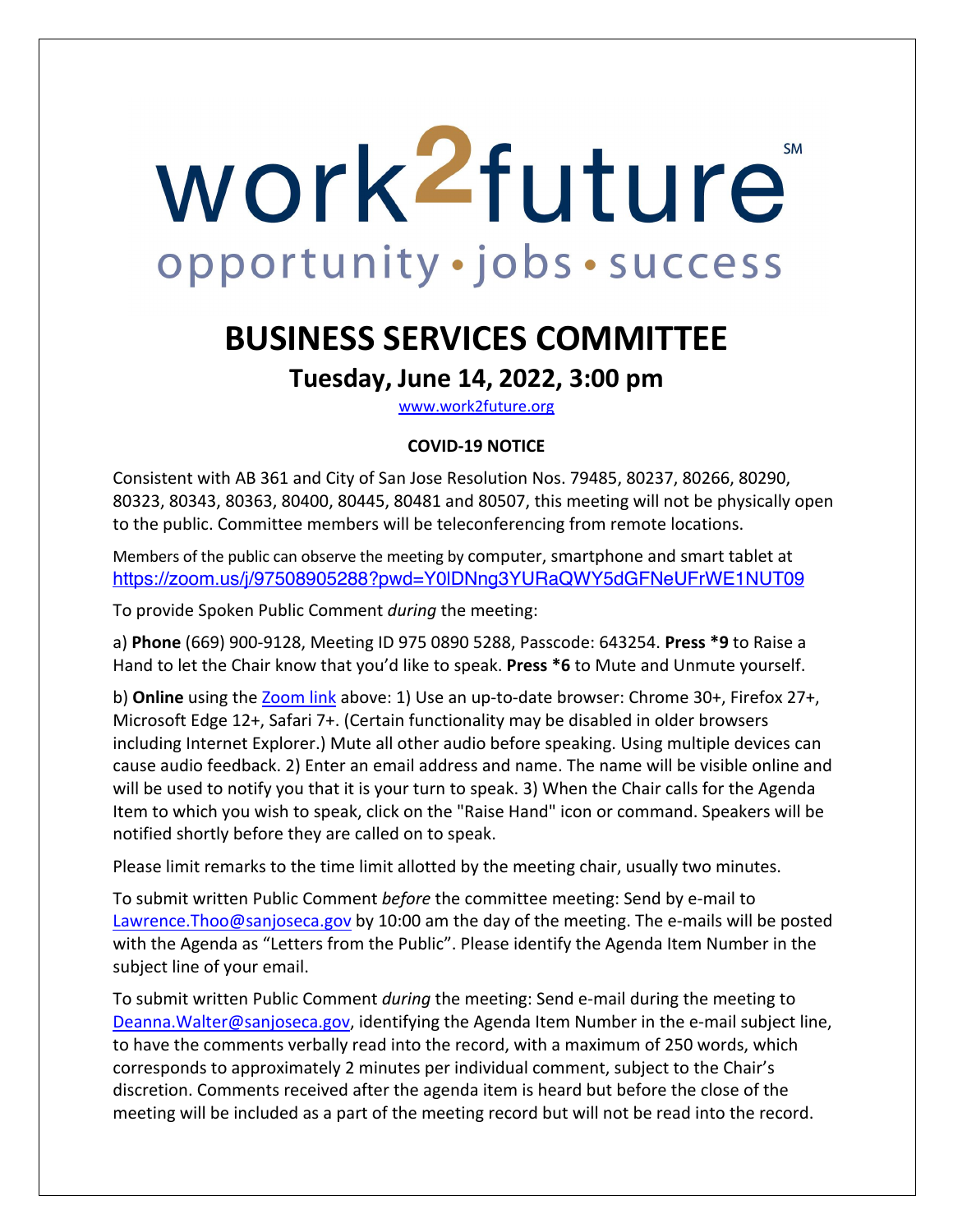

#### **BUSINESS SERVICES COMMITTEE**

**MEMBERS | 2022** 

George Chao, *Chair* Director of Strategic Partnerships Manex

Emily McGrath Director of Workforce Development, Education and Training NextFlex

Priya Smith, MPH Medical Group Administrator, The Permanente Medical Group Kaiser Permanente, San Jose

Alan Takahashi Senior Vice President and General Manager, Multifunction Microwave Solutions CAES

Karamjit Taunk\* Senior Manager, Technical Training, National Service Center West Olympus Surgical Technologies America

> *ex officio* Susan Koepp-Baker, *Board Chair* Principal Enviro-Tech Services

\*Not a work2future Board member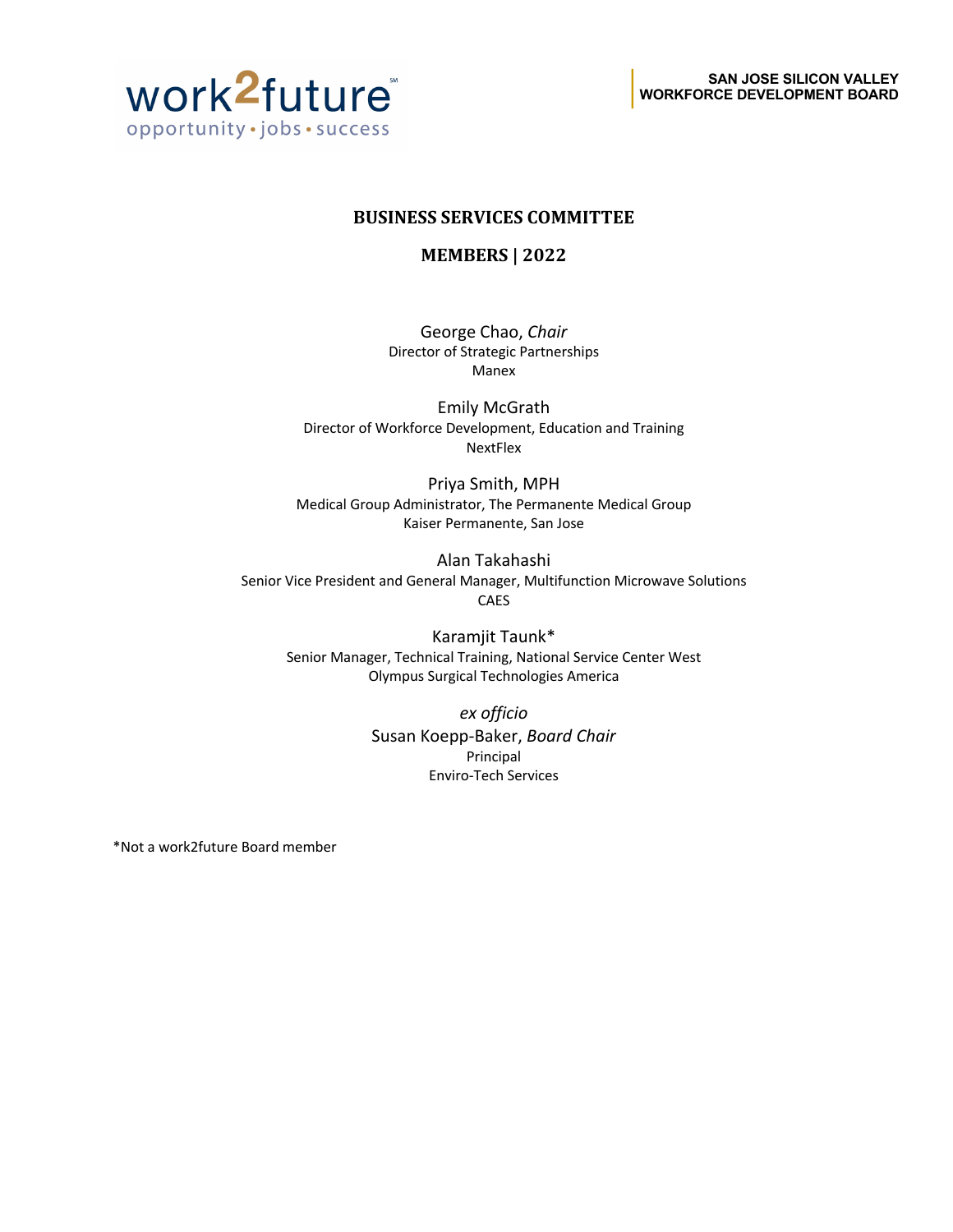

*Announcements, committee housekeeping*

*4:15 pm end*

#### **BUSINESS SERVICES COMMITTEE**

#### **June 14, 2022 3:00 pm**

#### **MEETING AGENDA**

| I.   |                                                                                                   | <b>CALL TO ORDER &amp; ROLL CALL</b>                                                     | 5 min                |
|------|---------------------------------------------------------------------------------------------------|------------------------------------------------------------------------------------------|----------------------|
| II.  | <b>OPEN FORUM</b><br>Members of the public can address the committee on matters not on the agenda |                                                                                          | 3:05 pm end<br>5 min |
|      |                                                                                                   |                                                                                          | 3:10 pm end          |
| III. |                                                                                                   | <b>BUSINESS</b>                                                                          |                      |
|      |                                                                                                   | A. Minutes Approval {Action}                                                             | 5 min                |
|      |                                                                                                   | Approve minutes of the April 12, 2022, Business Services Committee meeting               | $3:15$ pm end        |
|      |                                                                                                   | <b>B. Employer Engagement</b>                                                            | 10 min               |
|      |                                                                                                   | Staff reports and discussion, including without limitation                               | $3:25$ pm end        |
|      |                                                                                                   | 1. Meta/Facebook Marketing Internship Updates                                            |                      |
|      |                                                                                                   | Sylwia Palczewska, Project Director, Equus Workforce Solutions                           |                      |
|      |                                                                                                   | 2. Skillful Talent Workshops                                                             |                      |
|      |                                                                                                   | Huong Tran, Analyst, Business Services                                                   |                      |
|      |                                                                                                   | 3. Other                                                                                 |                      |
|      |                                                                                                   | C. Services                                                                              | $20$ min             |
|      |                                                                                                   | Staff reports and discussion, including without limitation                               | 3:45 pm end          |
|      |                                                                                                   | 1. Career Fairs                                                                          |                      |
|      |                                                                                                   | Huong Tran, Analyst, Business Services                                                   |                      |
|      |                                                                                                   | 2. WAF 9.0 Career Accelerator Update                                                     |                      |
|      |                                                                                                   | Lawrence Thoo, Strategic Engagement Manager; Fidel Sanchez, Business Services Specialist |                      |
|      |                                                                                                   | 3. Incumbent Worker Training                                                             |                      |
|      |                                                                                                   | Deanna Walter, Project Manager, Strategic Engagement                                     |                      |
|      |                                                                                                   | D. Business Intelligence                                                                 | 25 min               |
|      |                                                                                                   | Staff reports and discussion, including without limitation                               | $4:10$ pm end        |
|      |                                                                                                   | 1. Rapid Response Updates                                                                |                      |
|      |                                                                                                   | Huong Tran, Analyst, Business Services                                                   |                      |
|      |                                                                                                   | 2. Labor Market Update                                                                   |                      |
|      |                                                                                                   | Lawrence Thoo, Strategic Engagement Manager                                              |                      |
|      |                                                                                                   | 3. Funding Updates                                                                       |                      |
|      |                                                                                                   | Lawrence Thoo, Strategic Engagement Manager                                              |                      |
| IV.  |                                                                                                   | <b>OTHER</b>                                                                             | 5 min                |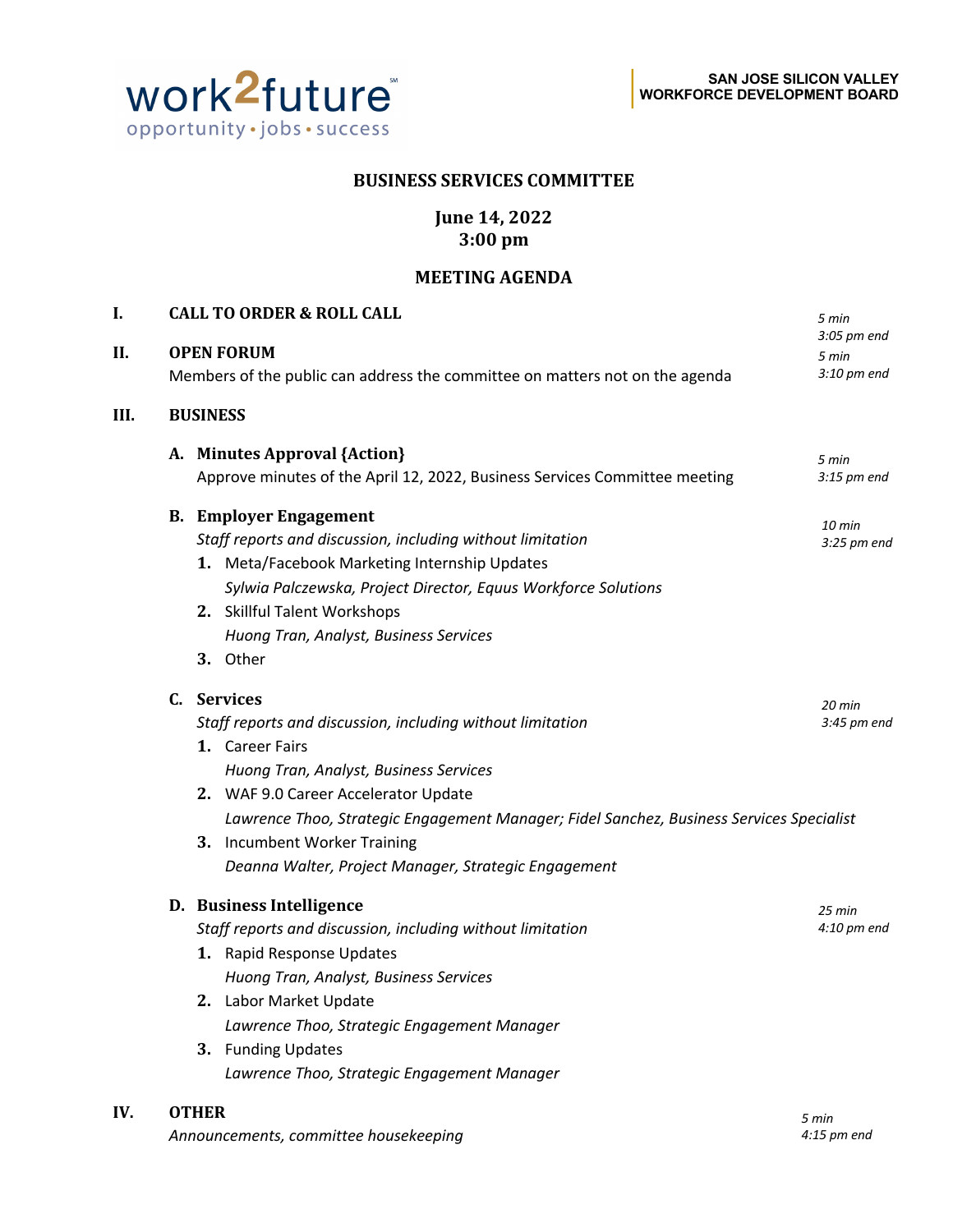

- A. Update on resumption of in-person meetings
- **B.** Other

#### **V. ADJOURNMENT**

Please note: *Times to the right of agenda items are* estimates *only of the duration of the item and its approximate ending time. Actual times may vary, and items may be taken out of order at the discretion of the chair.*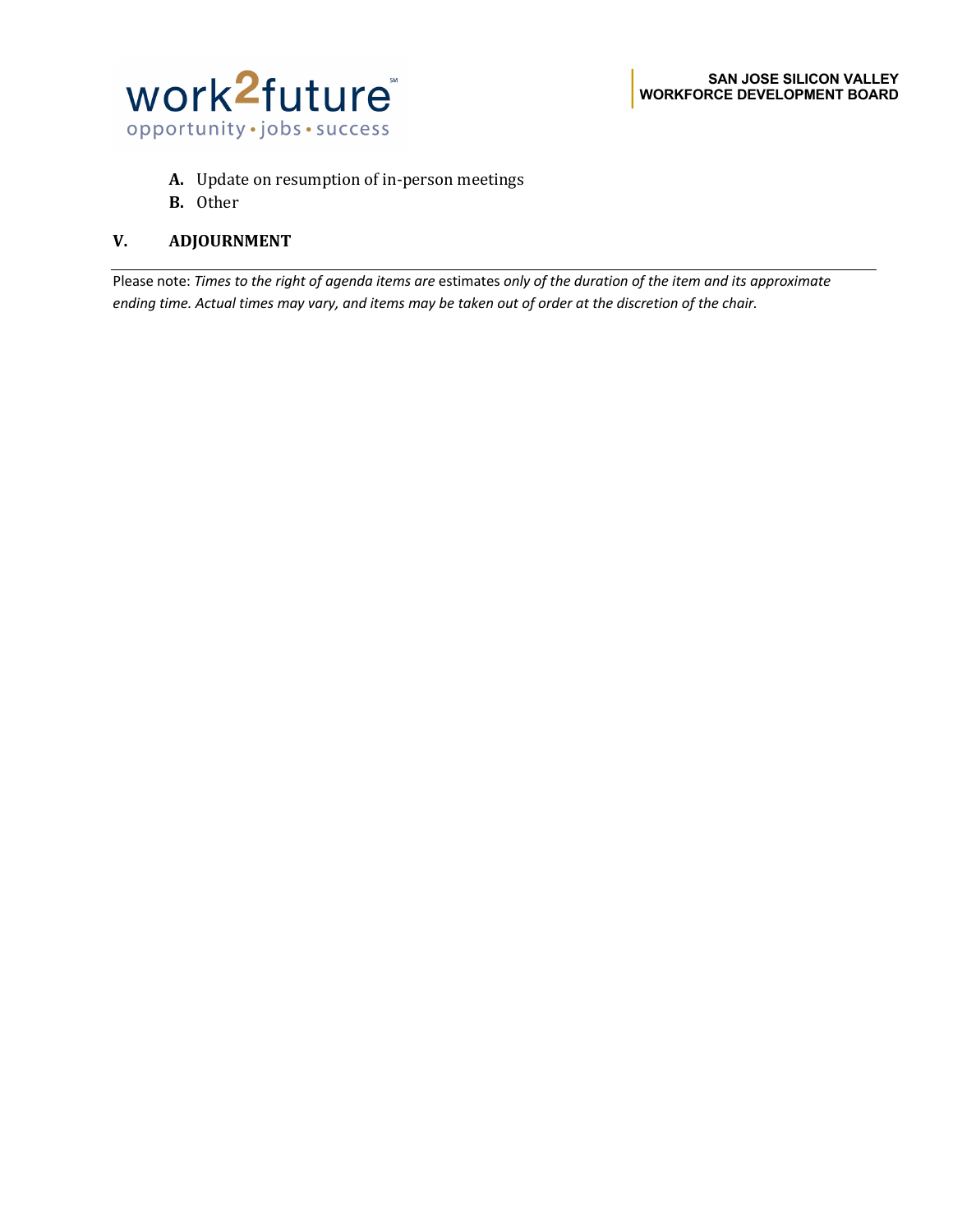#### **CITY OF SAN JOSE CODE OF CONDUCT FOR PUBLIC MEETINGS**

The Code of Conduct is intended to promote open meetings that welcome debate of public policy issues being discussed by the City Council, its Committees, and City Boards and Commissions in an atmosphere of fairness, courtesy, and respect for differing points of view.

#### **Novel Coronavirus (COVID-19) Precautions**

Consistent with the California Governor's Executive Order No. N-29-20, Resolution No. 79450 from the City of San José and the Santa Clara County Health Officer's March 16, 2020 Shelter in Place Order, the meeting will not be physically open to the public. Instead, the meeting will be conducted via video teleconference open to the public. The Code of Conduct will apply to the extent possible in a video teleconference setting.

- 1. Public Meeting Decorum:
	- a. Persons in the audience will refrain from behavior which will disrupt the public meeting. This will include making loud noises, clapping, shouting, booing, hissing or engaging in any other activity in a manner that disturbs, disrupts or impedes the orderly conduct of the meeting.
	- b. Persons in the audience will refrain from creating, provoking or participating in any type of disturbance involving unwelcome physical contact.
	- c. Persons in the audience will refrain from using cellular phones and/or pagers while the meeting is in session.
	- d. Appropriate attire, including shoes and shirts are always required in the meeting room.
	- e. Persons in the audience will not place their feet on the seats in front of them.
	- f. No food, drink (other than bottled water with a cap) or chewing gum will be allowed in the meeting room, except as otherwise pre-approved by City staff.
	- g. All persons entering the meeting room, including their bags, purses, briefcases and similar belongings, may be subject to search for weapons and other dangerous materials.
- 2. Signs, Objects or Symbolic Material:
	- a. Objects and symbolic materials, such as signs or banners, will be allowed in the meeting room, with the following restrictions:
		- i. No objects will be larger than 2 feet by 3 feet.
		- ii. No sticks, posts, poles or other such items will be attached to the signs or other symbolic materials.
		- iii. The items cannot create a building maintenance problem or a fire or safety hazard.
	- b. Persons with objects and symbolic materials such as signs must remain seated when displaying them and must not raise the items above shoulder level, obstruct the view or passage of other attendees, or otherwise disturb the business of the meeting.
	- c. Objects that are deemed a threat to persons at the meeting or the facility infrastructure are not allowed. City staff is authorized to remove items and/or individuals from the meeting room if a threat exists or is perceived to exist. Prohibited items include, but are not limited to: firearms (including replicas and antiques), toy guns, explosive material, and ammunition; knives and other edged weapons; illegal drugs and drug paraphernalia; laser pointers, scissors, razors, scalpels, box cutting knives, and other cutting tools;